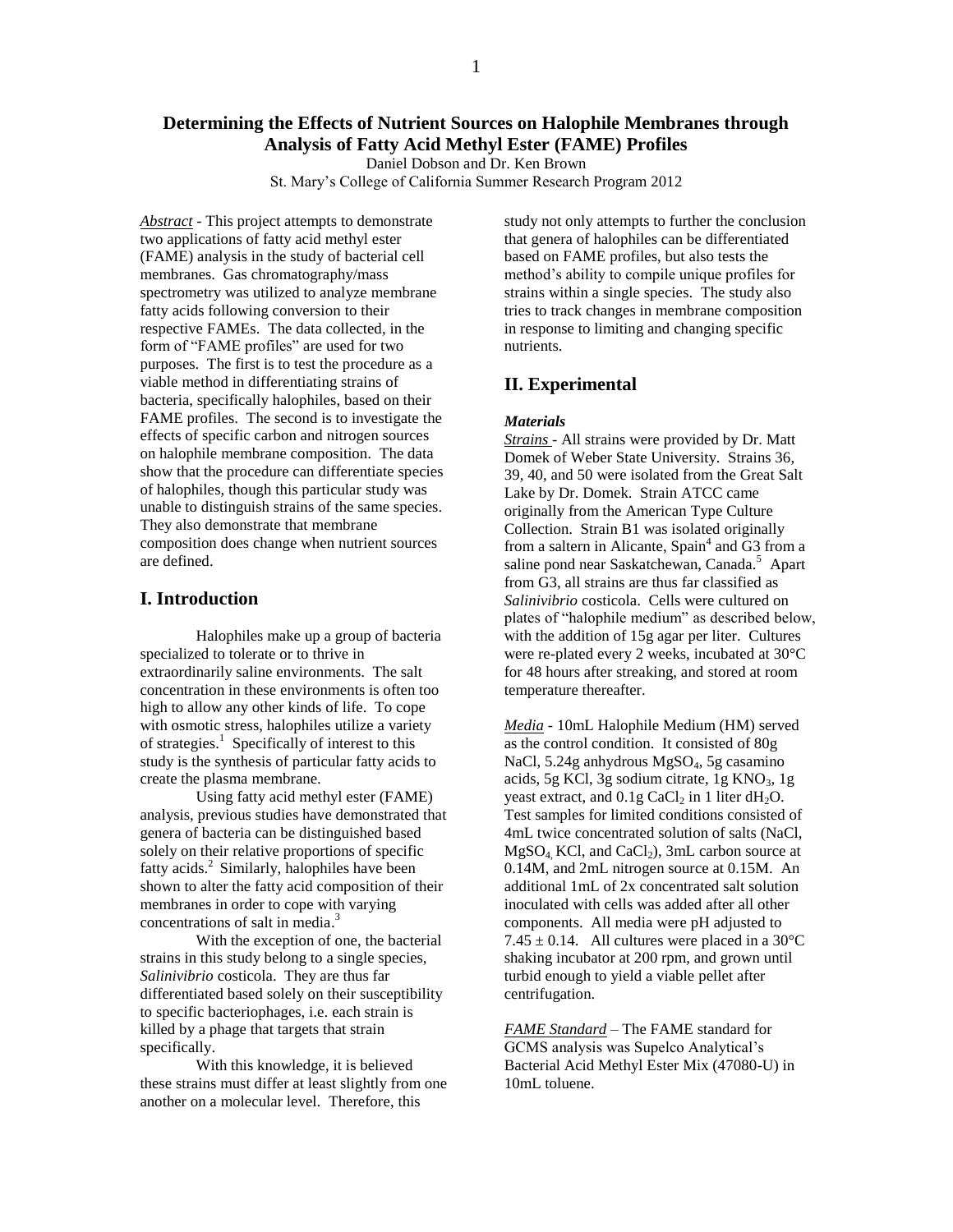## *Methods:*

*Preparation of pellet -* Once turbid, the samples were spun on a Centra CL2 tabletop centrifuge at 4000 rpm for 10 minutes. The supernatant was poured out, and the pellets were resuspended in dH2O. This was done a total of three times. The pellets were then suspended in methanol and centrifuged as before.

*FAME preparation* – The method for deriving FAMEs followed the protocol of Schultz and Pugh.<sup>6</sup> Pellets were resuspended in 2-3mL 4:1 methanol toluene and transferred to a conical vial with a triangular stir bar. The open cap was fitted with a Teflon-lined silicon septum. After stirring for 3 minutes, 200µL acetyl chloride was added from a syringe through the silicon septum. The open cap was replaced with a closed siliconlined cap. The vials were placed in 100°C heating block and stirred for 1 hour. After reacting, the vials were removed and placed in a cool water bath. The mixture was poured into

30mL glass Corex centrifuge tubes containing 5mL 6%  $Na<sub>2</sub>CO<sub>3</sub>$  and 2mL toluene. The tubes were vortexed for 15 seconds and spun on a Sorvall Superspeed RC2-B centrifuge at s3000 rpm for 20 minutes to separate the phases. The organic phase was removed by pipette, dried on MgSO4, and filtered through glass wool into a 2.5mL screw cap vial.

*GCMS Analysis of Samples –* Samples were injected into a Varian 450-GC Gas Chromatogram/Varian 240-MS IT Mass Spectrometer and analyzed using Varian Inc. MS Workstation MS Data Review Software (v. 6.9.3). The initial column oven temperature was set to 150°C for 5 minutes, then increased at a rate of 5°C for another 22 minutes for a final temperature of 260°C. Following this, the temperature increased by 0.2°C per second for another 5 minutes. Helium was used as the carrier gas at a rate of 1mL per second.

## **III. Results**

### *Growth Success*

The following table indicates whether or not each strain was able to grow in the test media.

|                        | 36 | 39    | 40 | 50 | <b>ATCC</b> | <b>B</b> 1 | G3 |
|------------------------|----|-------|----|----|-------------|------------|----|
| Citrate + Nitrate      |    | $+/-$ |    |    |             |            |    |
| Glucose + Nitrate      |    |       |    |    |             |            |    |
| Glucose + Alanine      |    |       |    |    |             |            |    |
| Glucose + Glucosamine  |    |       |    |    | +           | n/a        |    |
| Glucose + Ammonium     |    |       |    |    |             |            |    |
| Acetate + Ammonium     |    |       |    |    |             |            |    |
| Glucosamine + Ammonium |    |       |    |    |             |            |    |
| Glucosamine only       |    |       |    |    |             |            |    |
| Alanine only           |    |       |    |    |             |            |    |

| <b>Table 1:</b> Growth Success by Strain in Defined Media |  |  |
|-----------------------------------------------------------|--|--|

Media listed as carbon source + nitrogen source.

+ indicates that the turbidity of the culture increased after several days in the respective medium.

– indicates that no growth was observed after one week.

+/-Strain 39 showed very minor growth in one trial, and none in a second trial.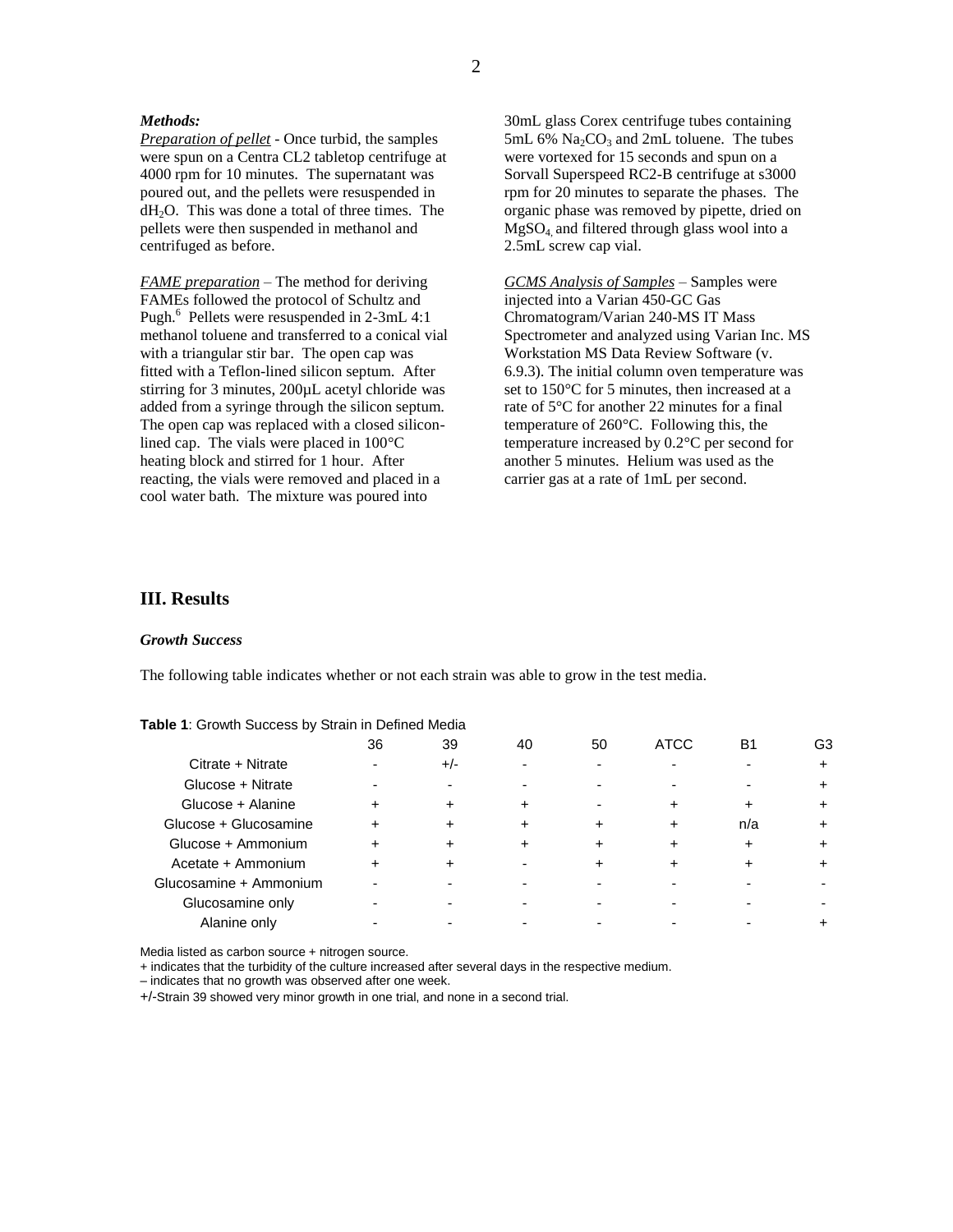### *Qualitative Analysis of Chromatograms*

The following figures give a qualitative overview of chromatograms. Figure 1 demonstrates a sample chromatogram from each strain. Figure 2 shows the chromatograms of three trials of the same strain (36) following the decision to limit the study to focus on only two strains. In both figures, the chromatograms are labeled by strain (36, 39, 40, 50, B1, ATCC, or G3) before the "HB" in the top right string of characters.

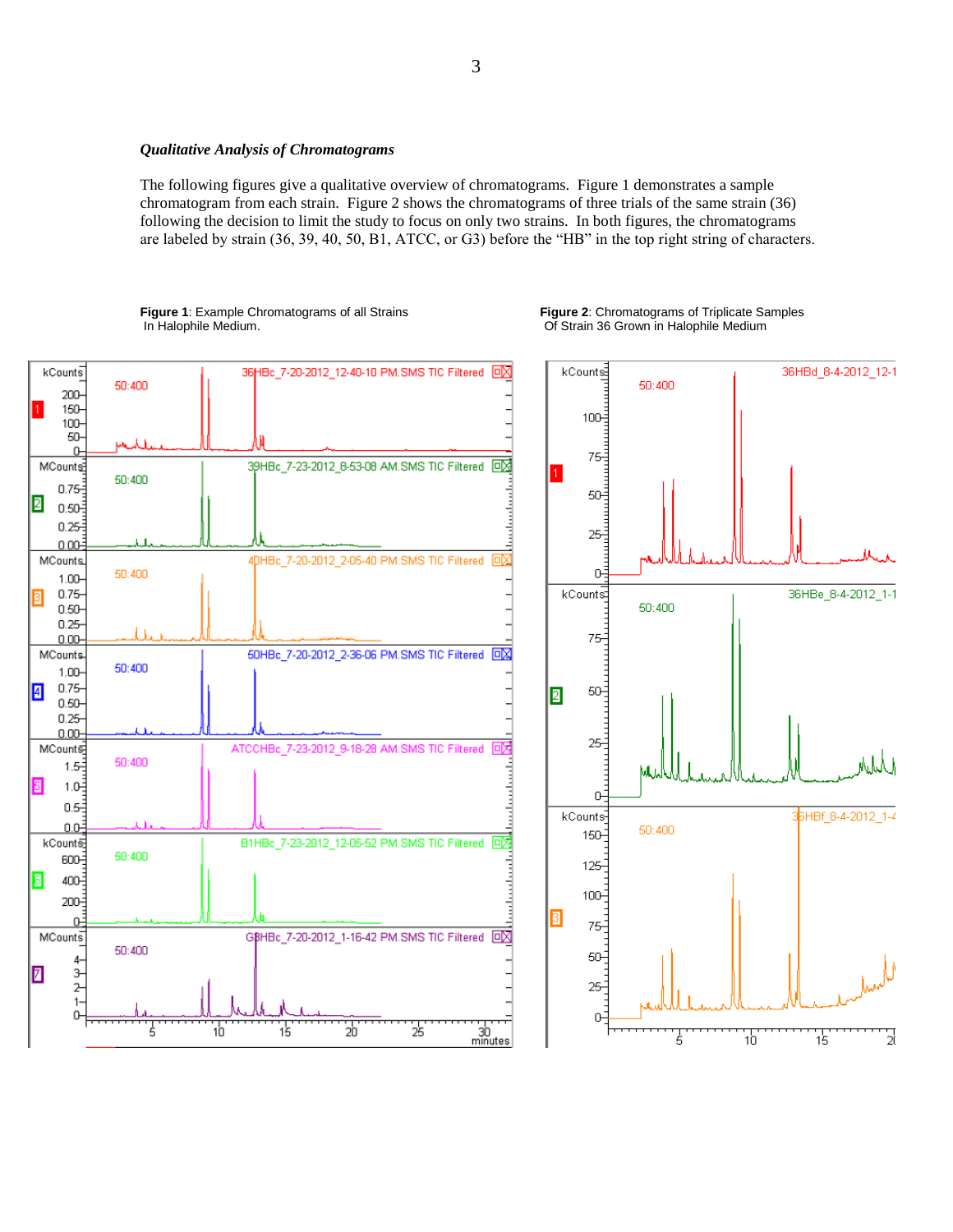### *FAME Profiles Across Conditions*

The following data were obtained through integration of chromatogram peaks. The identity of each peak was compared to standard by retention time. Values were calculated by adding only values of FAMEs (confirmed by mass spectrometry) and finding each FAME's percentage of that total.

# in Varying Media in Varying Media

| <b>FAME</b>    | Acetate           | Glucose           | <b>HM</b>         | <b>FAME</b>  | Acetate           | Glucose           | Hľ          |
|----------------|-------------------|-------------------|-------------------|--------------|-------------------|-------------------|-------------|
|                |                   |                   |                   |              |                   |                   |             |
|                | 0                 | $\Omega$          | $\Omega$          |              | $1.422 \pm 0.812$ | $\Omega$          |             |
| Ш              | $\Omega$          | $\Omega$          | $11.53 \pm 0.88$  | $\mathbf{I}$ | $\Omega$          | 0                 | 12.41:      |
| $\mathbf{III}$ | $\Omega$          | $\Omega$          | $11.58 \pm 0.15$  | Ш            | $\Omega$          | $\Omega$          | 6.682 $\pm$ |
| IV             | $24.22 \pm 9.77$  | $18.85 \pm 6.55$  | $32.23 \pm 1.32$  | IV           | $20.11 \pm 11.53$ | $10.93 \pm 0.68$  | 14.37:      |
| $\vee$         | $39.17 \pm 4.52$  | $30.57 \pm 1.12$  | $23.08 \pm 0.59$  | V            | $34.24 \pm 2.56$  | $31.41 \pm 5.32$  | 24.21:      |
| VI             | $36.60 \pm 13.62$ | $42.36 \pm 8.76$  | $14.11 \pm 2.63$  | VI           | $43.92 \pm 11.63$ | $42.06 \pm 4.78$  | 42.33 :     |
| VII            | 0                 | $8.224 \pm 2.110$ | $3.889 \pm 0.688$ | VII          | 0                 | $7.706 \pm 0.653$ |             |
| VIII           | 0                 | $\Omega$          | $\Omega$          | VIII         | $\Omega$          | $7.895 \pm 3.120$ |             |
| IX             | 0                 | 0                 | $3.584 \pm 0.426$ | IX           |                   |                   | 0           |

# **Table 2a**: FAME Identities of Strain 36 **Table 2b**: FAME Identities of Strain G3

| <b>FAME</b> | Acetate           | Glucose           | HМ                |  |
|-------------|-------------------|-------------------|-------------------|--|
|             |                   |                   |                   |  |
|             | $1.422 \pm 0.812$ | $\Omega$          | 0                 |  |
| Ш           | $\Omega$          | $\Omega$          | $12.41 \pm 2.93$  |  |
| Ш           | $\Omega$          | $\Omega$          | $6.682 \pm 1.486$ |  |
| IV          | $20.11 \pm 11.53$ | $10.93 \pm 0.68$  | $14.37 \pm 0.68$  |  |
| V           | $34.24 \pm 2.56$  | $31.41 \pm 5.32$  | $24.21 \pm 0.93$  |  |
| VI          | $43.92 \pm 11.63$ | $42.06 \pm 4.78$  | $42.33 \pm 3.54$  |  |
| VII         | 0                 | $7.706 \pm 0.653$ | $\Omega$          |  |
| VIII        | $\Omega$          | $7.895 \pm 3.120$ | 0                 |  |
| IX          | 0                 | 0                 | $\Omega$          |  |

Values expressed as percentages of total FAMEs in sample (averages and standard deviations of triplicate cultures). Acetate and Glucose cultures were grown with Ammonium as the nitrogen source.

### **Table 3**: FAME Identification Based on Retention Time Comparison With Standard Mix

| Peak ID | <b>Standard Match</b>             |  |  |
|---------|-----------------------------------|--|--|
|         |                                   |  |  |
|         | Unknown FAME 1                    |  |  |
| Ш       | Methyl $\pm$ 3-hydroxydodecanoate |  |  |
| Ш       | Unknown FAME 2                    |  |  |
| IV      | Methyl cis-9-hexadecanoate        |  |  |
| V       | Methyl hexadecanoate              |  |  |
| VI      | Unknown FAME 3                    |  |  |
| VII     | Methyl octadecanoate              |  |  |
| VIII    | Unknown FAME 4                    |  |  |
| IΧ      | Methyl tetradecanoate             |  |  |

## **Figure 3**: Graphic Representation of Data in **Tables 2a** and **2b.**

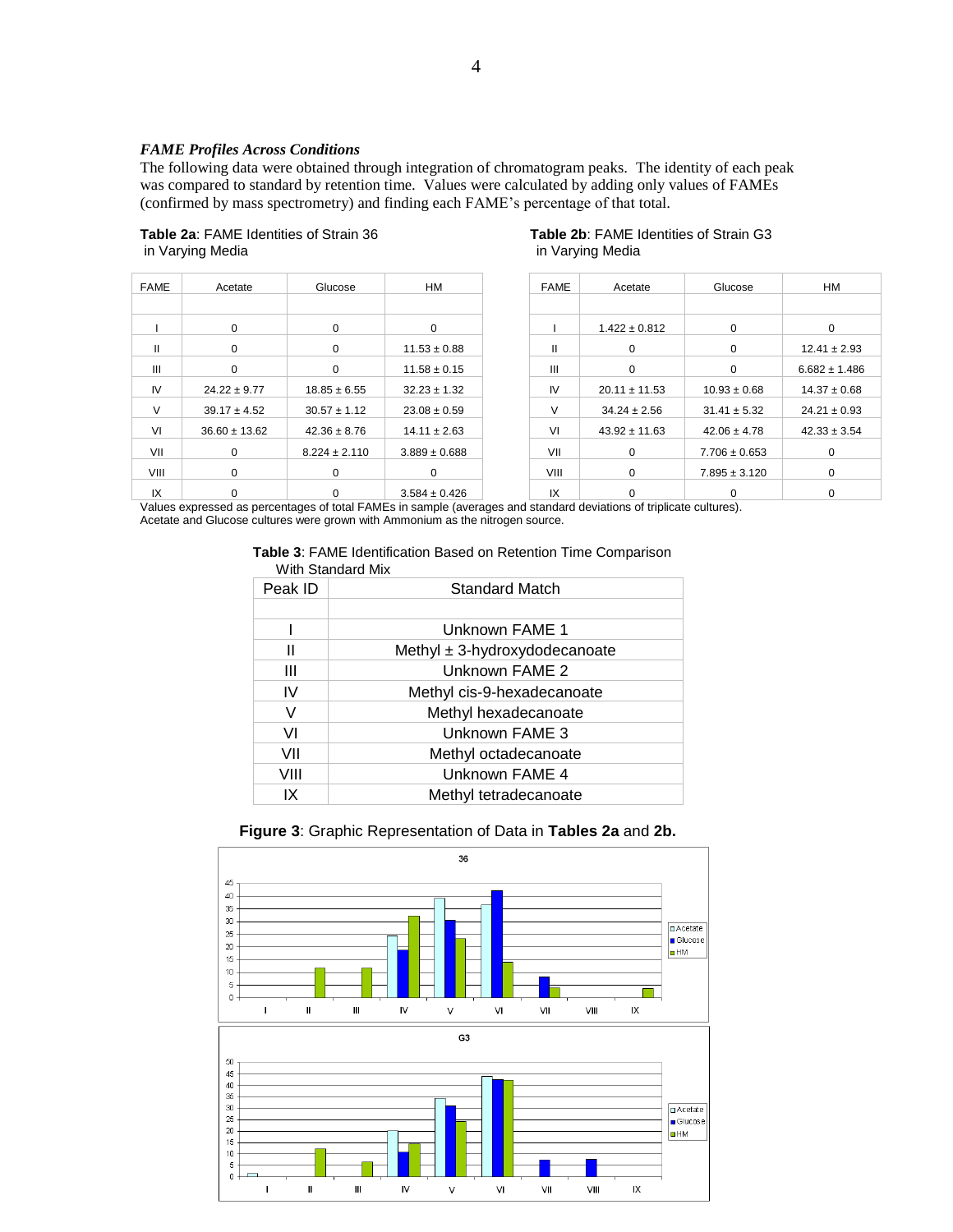# **IV. Discussion**

### *Growth Success*

*Table 1* - No strains were able to utilize glucosamine for carbon, but grew quite well when supplemented with glucose. The most notable trend in Table 1 is G3's ability to utilize nutrients that strains of *S.* costicola cannot. The table, however, does not show the turbidity differences in the cultures. G3 consistently grew faster and more vigorously in all media. Given these data, it would be viable to construct tests to differentiate G3 from *S.* costicola based on metabolism alone. The small differences in other growth patterns among *S.* costicola strains, such as 50's lack of growth in glucose and alanine, could be attributed to improper inoculation of cultures, i.e., the culture received an insufficient number of living cells to produce a viable population within the tube. With the exception of citrate + nitrate and glucose + nitrate, all tests were done in single trials. Repeated trials would be required to confirm growth success and to construct tests to differentiate *S.* costicola strains by metabolism.

## *Qualitative Analysis of Chromatograms*

*Figure 1 –* The FAME profiles of *Salinivibrio*  costicola strains (1-6) are highly consistent within the species when grown in Halophile Medium. Strain G3 (bottom), however, deviates from the rest. The consistency within the *S.*  costicola strains demonstrates the reproducibility of the method, and furthers the hypothesis that species (or at least genera) of halophiles can be distinguished based on FAME analysis. While the method does not produce noticeable differences within a species, the possibility still remains that individual strains could be distinguished when responding to different media conditions. Further experiments would be required to determine this.

*Figure 2 – In the interest of time, the study was* narrowed to focus only on two strains, 36 and G3, to see how their FAME profiles would differ when grown in defined media. As shown previously, a high level of consistency existed among *S.* costicola strains. For this reason, strain 36 was chosen as a representative to be compared with G3. Figure 2 is an example of the reproducibility of three identical cultures of strain 36 grown in HM, as the relative height of

peaks to one another remains consistent across the three trials. The final peak is a contaminant found in all samples in varying concentrations, and was ignored with all other contaminants in calculating relative amounts of FAMEs in each sample.

#### *FAME Profiles across Conditions*

*Tables 2a and 2b* – The data show that under different conditions, halophiles do change their membrane composition. Both the identities and relative amounts of FAMEs differ across media conditions. Of interest are the values collected for cells grown with acetate as the carbon source. The consistently large standard deviations show that the relative amounts of certain fatty acids, mainly IV, V, and VI, vary significantly from culture to culture. This indicates that, among the major fatty acids present for that species, one particular pattern of fatty acids in the membrane is no more successful than another.

*Table 3 -* The FAMEs of most interest are IV, V, and VI, as they are the most abundant in all cultures, and appear to change most readily across media conditions and across species. Methyl hexadecanoate (V) is the saturated form of methyl cis-9-hexadecanoate (IV). According to library values recorded within the software, Unknown 3 (VI) appears to be a saturated FAME with 17 carbons.

*Figure 3* – When grown in an enriched medium (HM), strains 36 and G3 yield quite different profiles. Both have FAMEs IV, V, and VI as their major components, but the relative amounts of are reversed. The profile of Strain 36 is comprised mostly of IV, followed by V, followed by VI. Conversely, G3's dominant FAME is VI, followed by V, followed by IV. For the purpose of this study, these are considered the default profiles for these strains, as they are not subjected to the stress of limited nutrients.

Looking at the bottom half of Figure 3, it is apparent that, regardless of growth conditions, the values of IV, V, and VI in G3's profiles remain roughly in the same concentration relative to one another. This is consistent with the aforementioned observations of G3's ability to grow quickly and abundantly